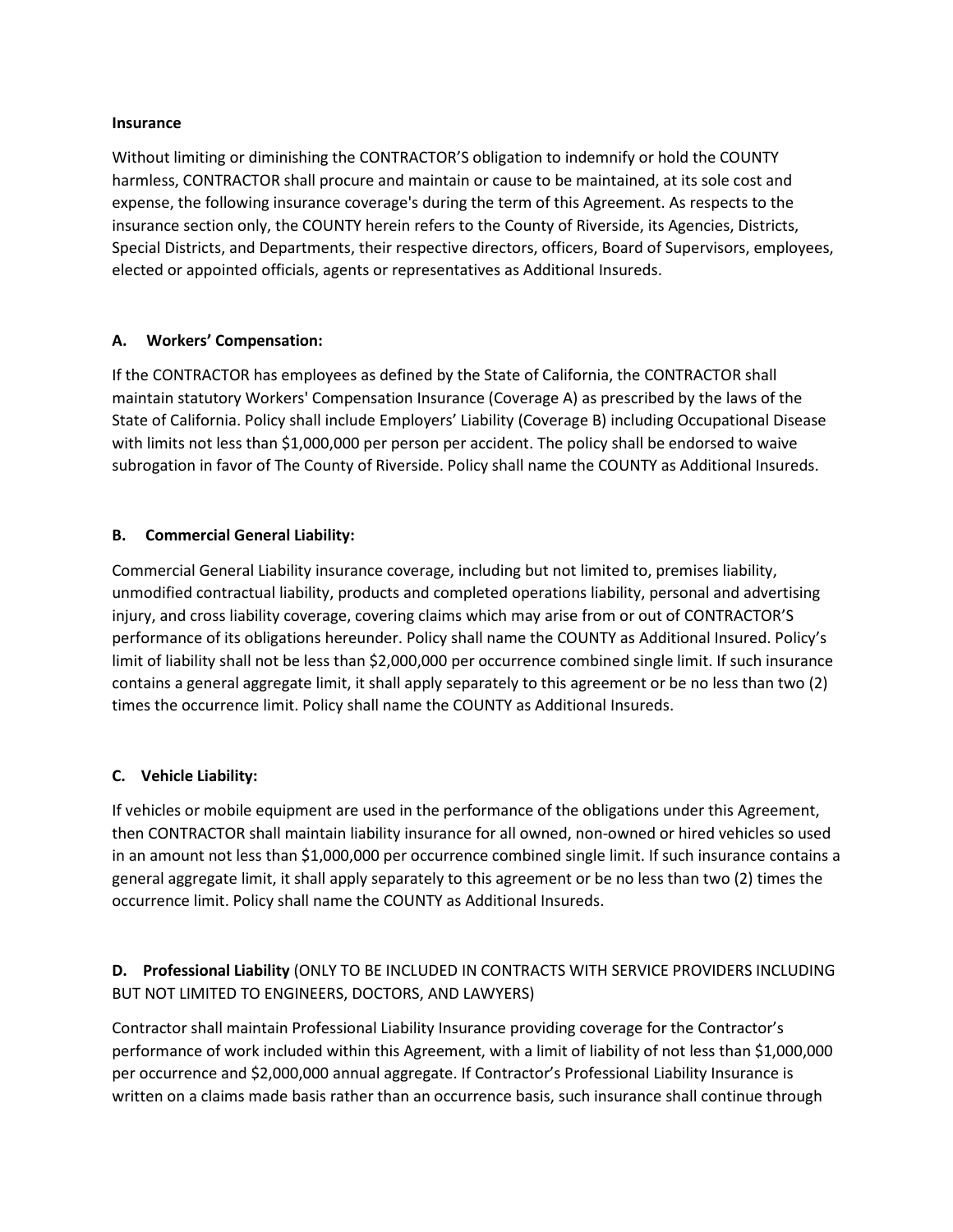the term of this Agreement and CONTRACTOR shall purchase at his sole expense either 1) an Extended Reporting Endorsement (also, known as Tail Coverage); or 2) Prior Dates Coverage from new insurer with a retroactive date back to the date of, or prior to, the inception of this Agreement; or 3) demonstrate through Certificates of Insurance that CONTRACTOR has Maintained continuous coverage with the same or original insurer. Coverage provided under items; 1), 2), or 3) will continue as long as the law allows. Policy shall name the COUNTY as Additional Insureds.

### **E. Insurance Requirements for Aviation Services Including Unmanned Aircraft's (Drones)**

Coverage shall be at least as broad as:

Aviation Liability Insurance on an "occurrence" basis, including products and completed operations, property damage, bodily injury with limits no less than \$1,000,000 per occurrence, and \$2,000,000 in the aggregate. This coverage may also be provided by endorsement to a Commercial General Liability policy. In that event then:

Commercial General Liability: Insurance Services Office Form CG 00 01 covering CGL on an "occurrence" basis, including products and completed operations, property damage, bodily injury and personal & advertising injury with limits no less than \$2,000,000 per occurrence. If a general aggregate limit applies, either the general aggregate limit shall apply separately to this project/location (ISO CG 25 03 or 25 04) or the general aggregate limit shall be twice the required occurrence limit.

If the Owner/Operator maintains broader coverage and/or higher limits than the minimums shown above, the County requires and shall be entitled to the broader coverage and/or higher limits maintained by the Owner/Operator. Any available insurance proceeds in excess of the specified minimum limits of insurance and coverage shall be available to the County. Policy shall name the COUNTY as Additional Insureds.

# **F. Insurance Requirements for IT Contractor Services:**

Contractor shall procure and maintain for the duration of the contract insurance against claims for injuries to person or damages to property which may arise from or in connection with the performance of the work hereunder by the Contractor, its agents, representatives, or employees. Contractor shall procure and maintain for the duration of the contract insurance claims arising out of their services and including, but not limited to loss, damage, theft or other misuse of data, infringement of intellectual property, invasion of privacy and breach of data.

Cyber Liability Insurance, with limits not less than \$2,000,000 per occurrence or claim, \$2,000,000 aggregate. Coverage shall be sufficiently broad to respond to the duties and obligations as is undertaken by Contractor in this agreement and shall include, but not limited to, claims involving infringement of intellectual property, including but not limited to infringement of copyright, trademark, trade dress, invasion of privacy violations, information theft, damage to or destruction of electronic information, release of private information, alteration of electronic information, extortion and network security. The policy shall provide coverage for breach response costs as well as regulatory fines and penalties as well as credit monitoring expenses with limits sufficient to respond to these obligations.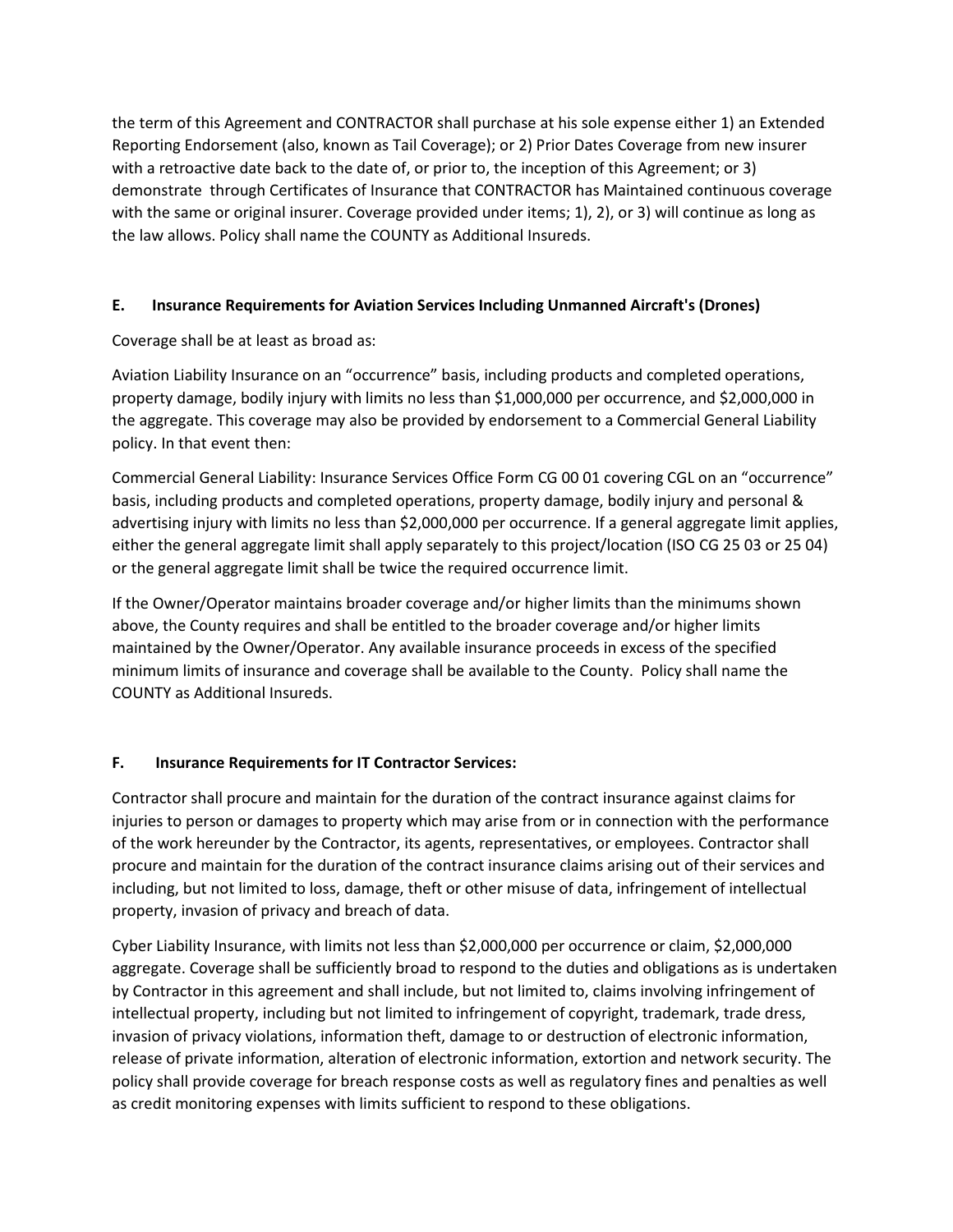If the Contractor maintains broader coverage and/or higher limits than the minimums shown above, the County requires and shall be entitled to the broader coverage and/or higher limits maintained by the Contractor. Any available insurance proceeds in excess of the specified minimum limits of insurance and coverage shall be available to the County. Policy shall name the COUNTY as Additional Insureds.

### **G. General Insurance Provisions - All lines:**

1) Any insurance carrier providing insurance coverage hereunder shall be admitted to the State of California and have an A M BEST rating of not less than A: VIII (A:8) unless such requirements are waived, in writing, by the County Risk Manager. If the County's Risk Manager waives a requirement for a particular insurer such waiver is only valid for that specific insurer and only for one policy term.

2) The CONTRACTOR must declare its insurance self-insured retention for each coverage required herein. If any such self-insured retention exceed \$500,000 per occurrence each such retention shall have the prior written consent of the County Risk Manager before the commencement of operations under this Agreement. Upon notification of self-insured retention unacceptable to the COUNTY, and at the election of the County's Risk Manager, CONTRACTOR'S carriers shall either; 1) reduce or eliminate such self-insured retention as respects this Agreement with the COUNTY, or 2) procure a bond which guarantees payment of losses and related investigations, claims administration, and defense costs and expenses.

3) CONTRACTOR shall cause CONTRACTOR'S insurance carrier(s) to furnish the County of Riverside with either 1) a properly executed original Certificate(s) of Insurance and certified original copies of Endorsements effecting coverage as required herein, and 2) if requested to do so orally or in writing by the County Risk Manager, provide original Certified copies of policies including all Endorsements and all attachments thereto, showing such insurance is in full force and effect. Further, said Certificate(s) and policies of insurance shall contain the covenant of the insurance carrier(s) that a minimum of thirty (30) days written notice shall be given to the County of Riverside prior to any material modification, cancellation, expiration or reduction in coverage of such insurance. If CONTRACTOR insurance carrier(s) policies does not meet the minimum notice requirement found herein, CONTRACTOR shall cause CONTRACTOR'S insurance carrier(s) to furnish a 30 day Notice of Cancellation Endorsement.

4) In the event of a material modification, cancellation, expiration, or reduction in coverage, this Agreement shall terminate forthwith, unless the County of Riverside receives, prior to such effective date, another properly executed original Certificate of Insurance and original copies of endorsements or certified original policies, including all endorsements and attachments thereto evidencing coverage's set forth herein and the insurance required herein is in full force and effect. CONTRACTOR shall not commence operations until the COUNTY has been furnished original Certificate (s) of Insurance and certified original copies of endorsements and if requested, certified original policies of insurance including all endorsements and any and all other attachments as required in this Section. An individual authorized by the insurance carrier to do so on its behalf shall sign the original endorsements for each policy and the Certificate of Insurance.